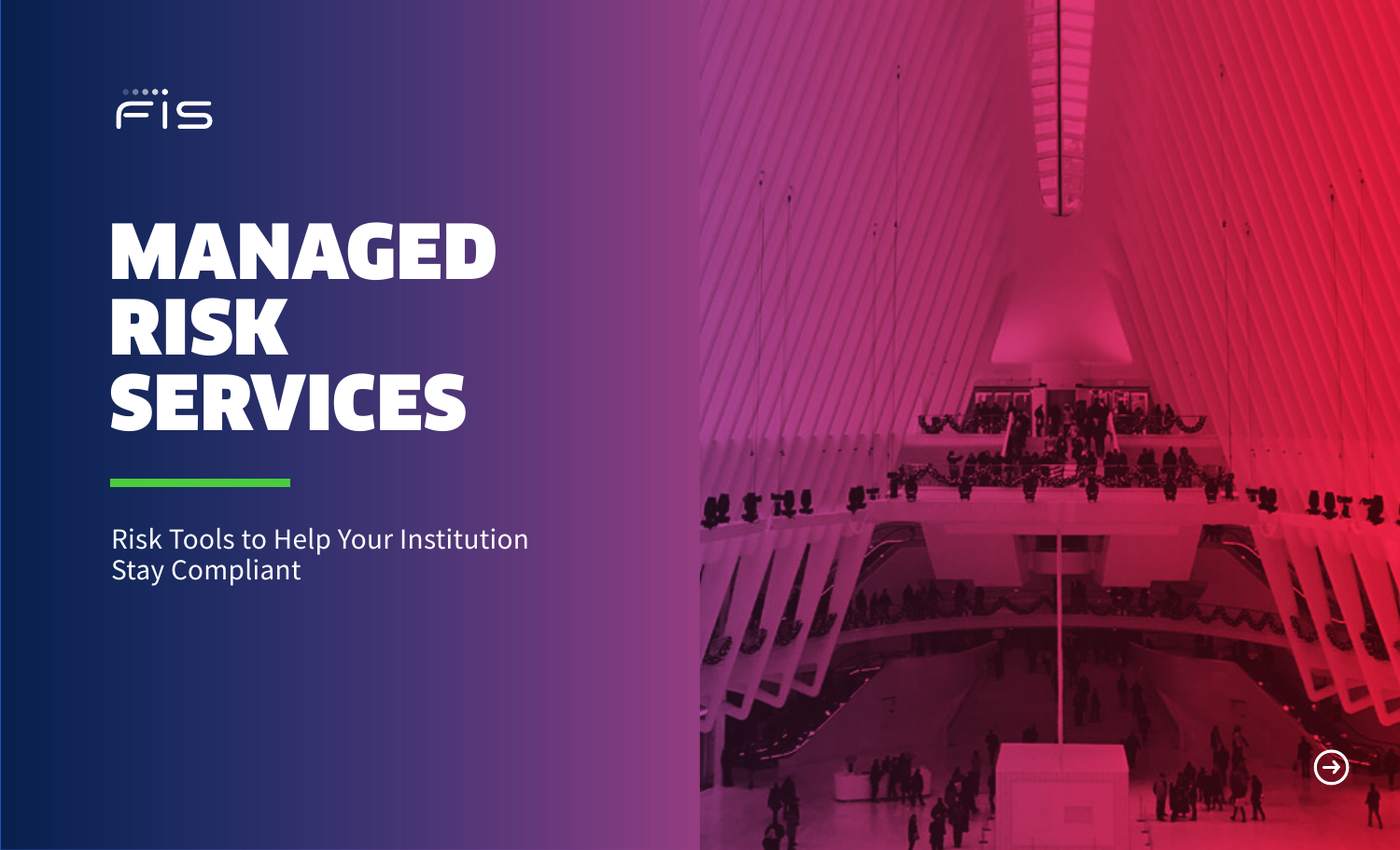Many community financial institutions are struggling to stay informed of the federal regulations that are changing so rapidly, to meet the regulator's requests, all the while trying to maintain business as usual. Being proactive is no longer an option, but a necessity. Knowing what resides on the network, having current disaster recovery (DR) plans in place, and managing vendors is an ongoing effort that should be continually reviewed and assessed by the financial institution. A fresh perspective from a third party is sometimes what is needed to stay compliant.

### **FIS DELIVERS THE SERVICE** AND PARTNERSHIP FINANCIAL **INSTITUTIONS CAN RELY ON**

Advisory Services, offered through Managed IT Services (MIS), provides financial institutions the opportunity to have a wellseasoned team with banking experience to review the current compliance and regulatory processes in place and provide recommendations.

 $riS$ 

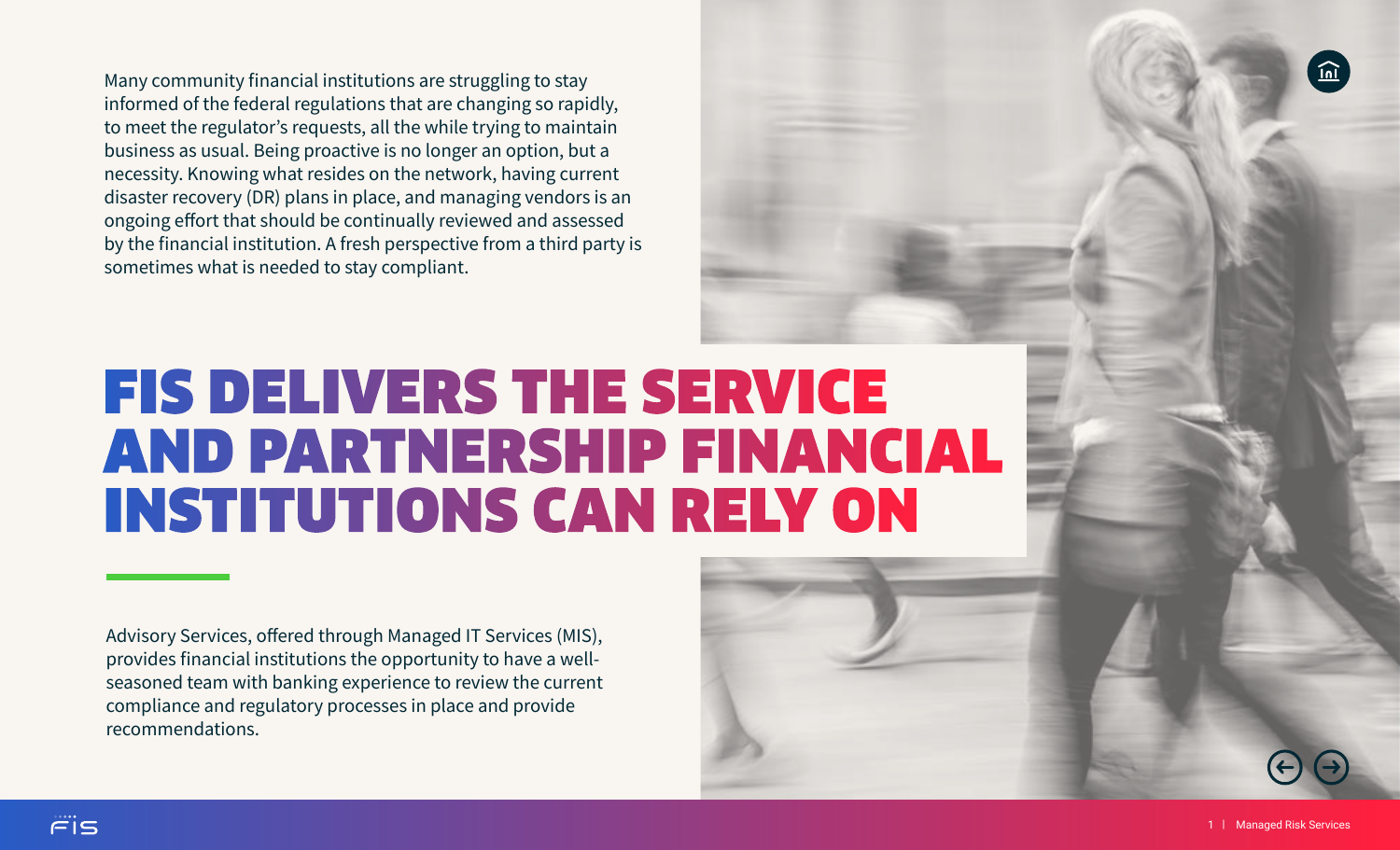### SERVICES THAT HELP DRIVE COMPLIANCE

Over the years, these services have been developed, implemented, evaluated, modified and implemented again to ensure the services provided are current with industry and regulatory requirements. The Advisory Services team provides eight different consultative services that have assisted more than 80 community banks annually to meet their regulatory requirements and needs.

 $(\div)$ 

#### **Managed Risk Services**

- Cybersecurity Risk Assessment
- GLBA Risk Assessment
- Vendor Risk Management
- Business Continuity Plan
- IT DR Walkthrough
- Online Banking Risk Assessment
- Red Flags Risk Assessment
- Enterprise Risk

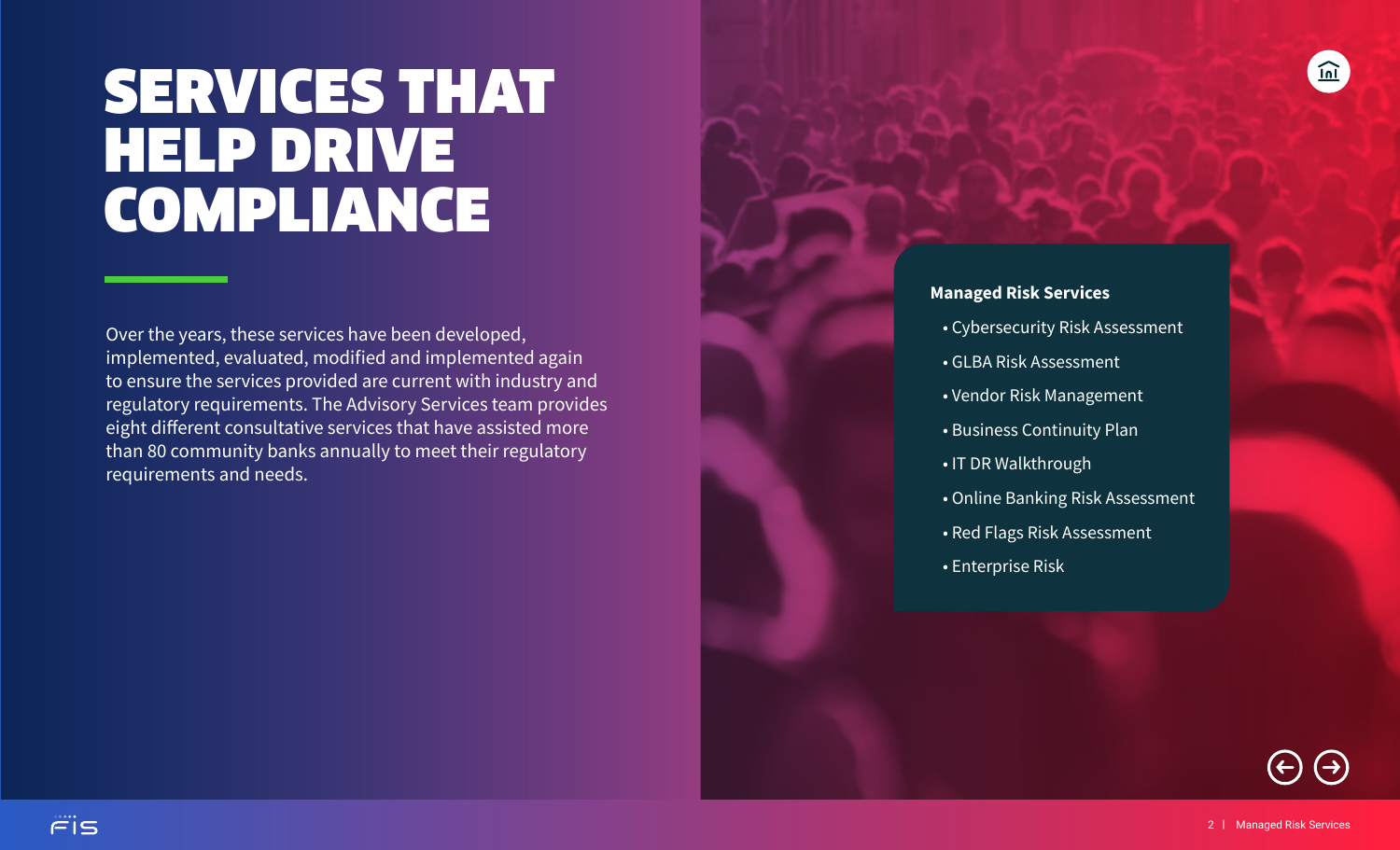# CYBERSECURITY **RISK ASSESSMENT**

Based on the FFIEC's Cybersecurity Assessment Tool (CAT) and the NIST's cybersecurity framework, the Cybersecurity Risk Assessment focuses on the institution's development of a cybersecurity program, protection of systems, detection of threats, response to events and recovery from impact. The service includes:

- Executive summary with recommendations
- FFIEC CAT Inherent Risk Profile Review
- FFIEC CAT Cyber Maturity Level Review
- Cybersecurity program review based on the NIST's framework core
- Cybersecurity tier identification and action plan based on the NIST's framework tiers
- Threat analysis that evaluates the risk of different cybersecurity threats
- Controls analysis that evaluates the effectiveness of controls

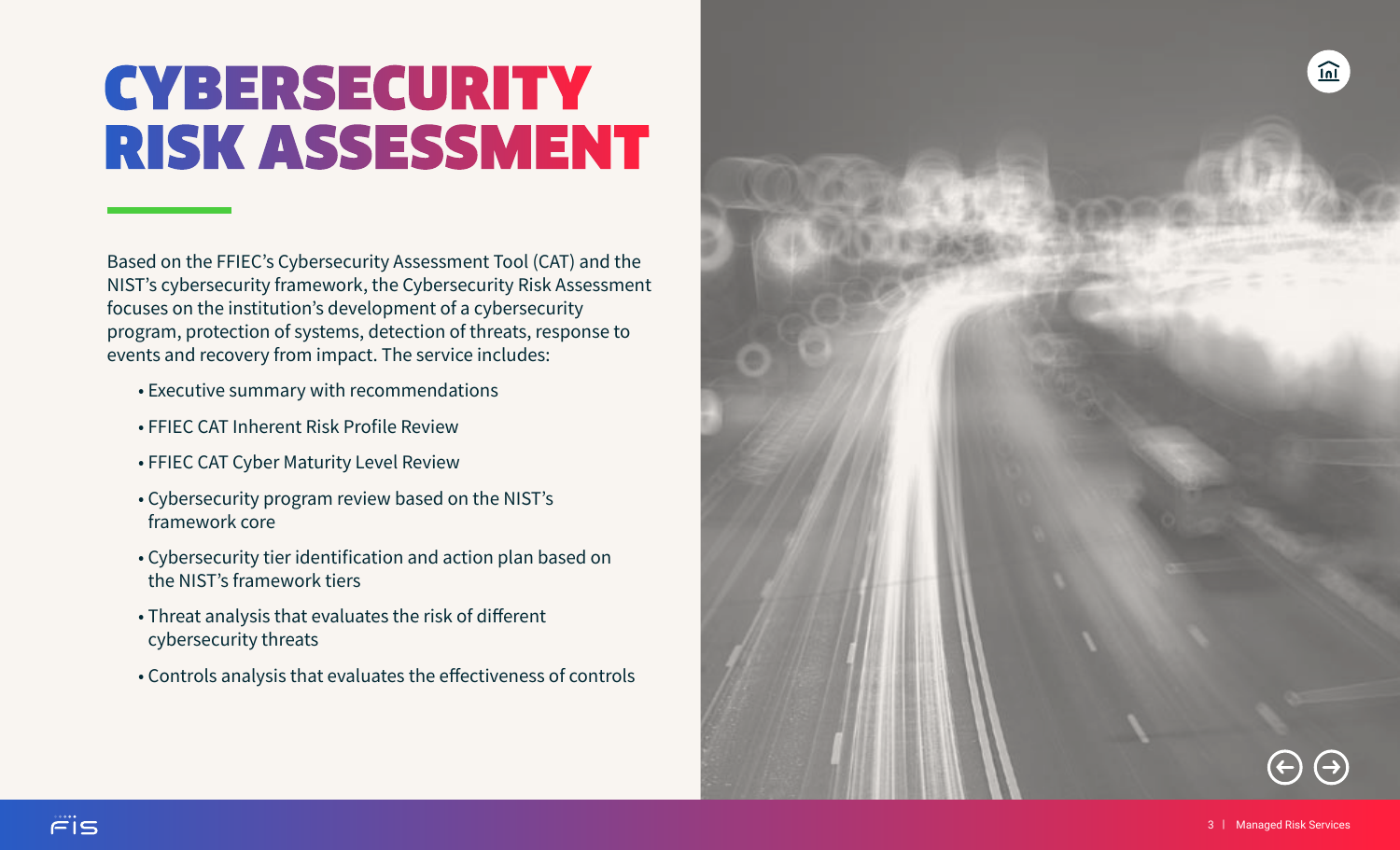# GLBA RISK ASSESSMENT

In accordance with the Gramm-Leach-Bliley Act (GLBA), FIS will facilitate the process of gathering information of assets and vendors used and assigning risk ratings to the items discovered. The ranking comprises the following attributes: confidentiality, integrity, availability and the likelihood of these risks. Controls that are in place are also reviewed to mitigate risk to the bank and its customers' data. The service includes:

- Executive summary with recommendations
- Asset identification and analysis
- Vendor identification and analysis
- Controls evaluation
- Risks and controls worksheet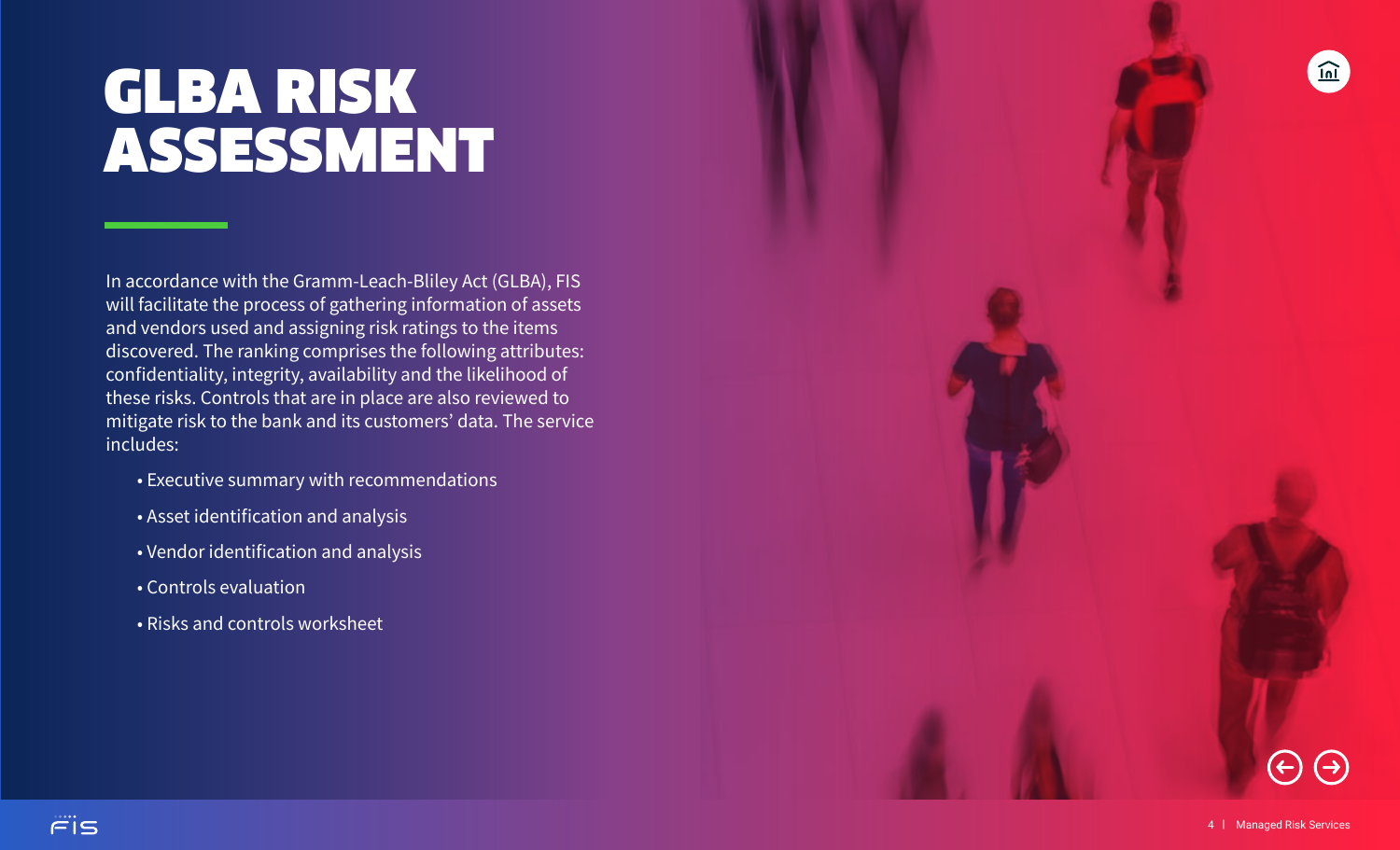# **VENDOR RISK MANAGEMENT**

This is a facilitated, real-time, online quantitative vendor risk assessment and monitoring service. The service leverages the combination of the ASG facilitative process with the FIS Vendor Risk Manager (VRM) platform that is powered by FIS' Risk as a Service (RaaS). The service includes:

- Facilitated vendor identification and intake rating process
- VRM access integrated within ConnecTED that allows new vendor entries, vendor modifications and monitoring, risk score based on the institution's unique relationship with the vendor, and the complete picture of empirical risk data on the vendor and workflows to review, approve or notify impacted stakeholders of material changes to the vendor's risk profile
- External data feeds that are collected and analyzed by VRM's operational experts
- Vendor due diligence collection and analysis
- Vendor control surveys and analysis

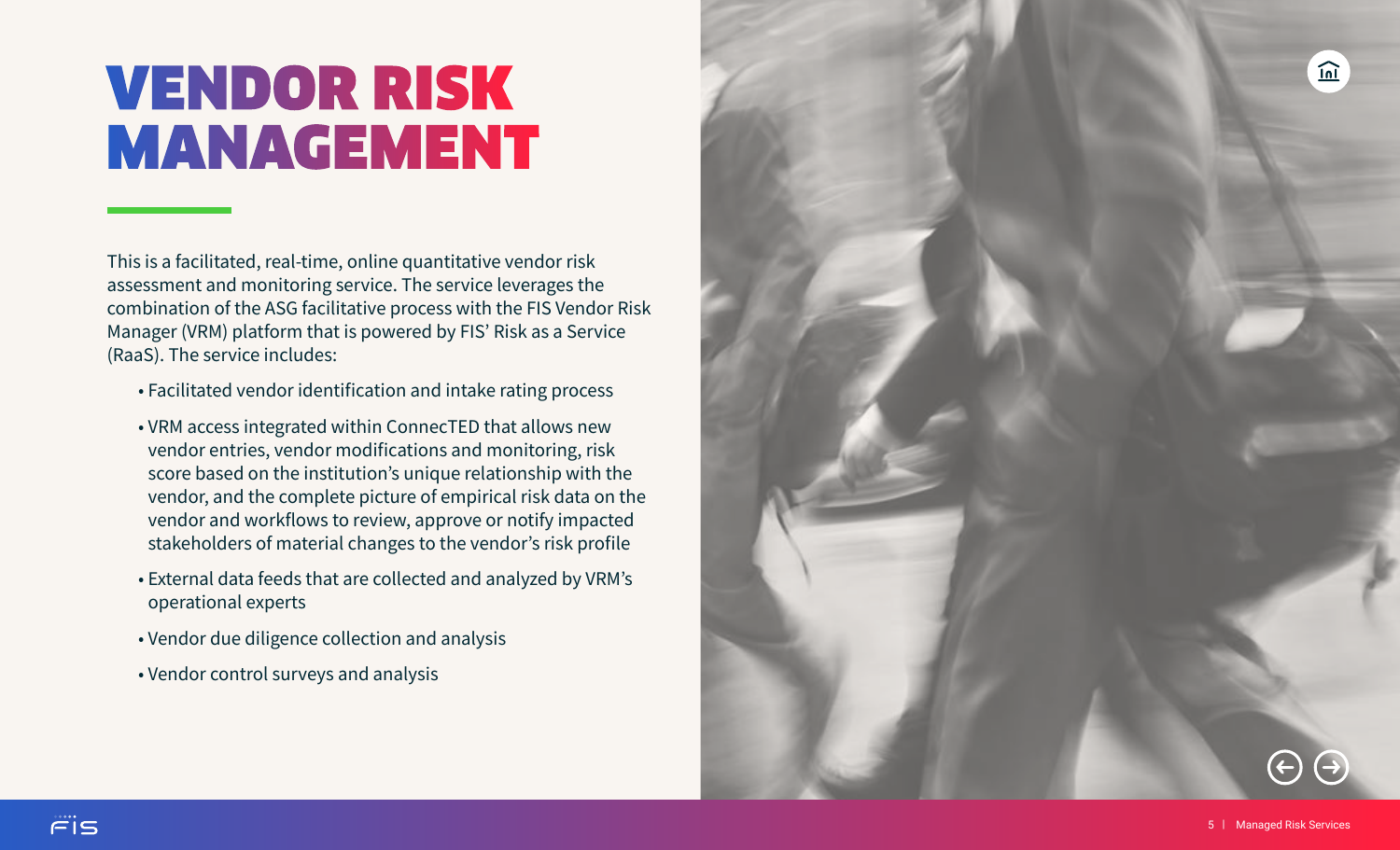#### BUSINESS **CONTINUITY** PLAN

The intent of this service is to design the financial institution's business continuity plan. The on-site process will identify and train the Crisis Management Team (CMT), establish assembly sites during a disaster, identify missing resources (e.g., DR kits, "go boxes," call tree, etc.) and document the scenario test and results. The business continuity service includes:

- Business continuity plan
- Business impact analysis
- CMT training
- Documented table top exercise

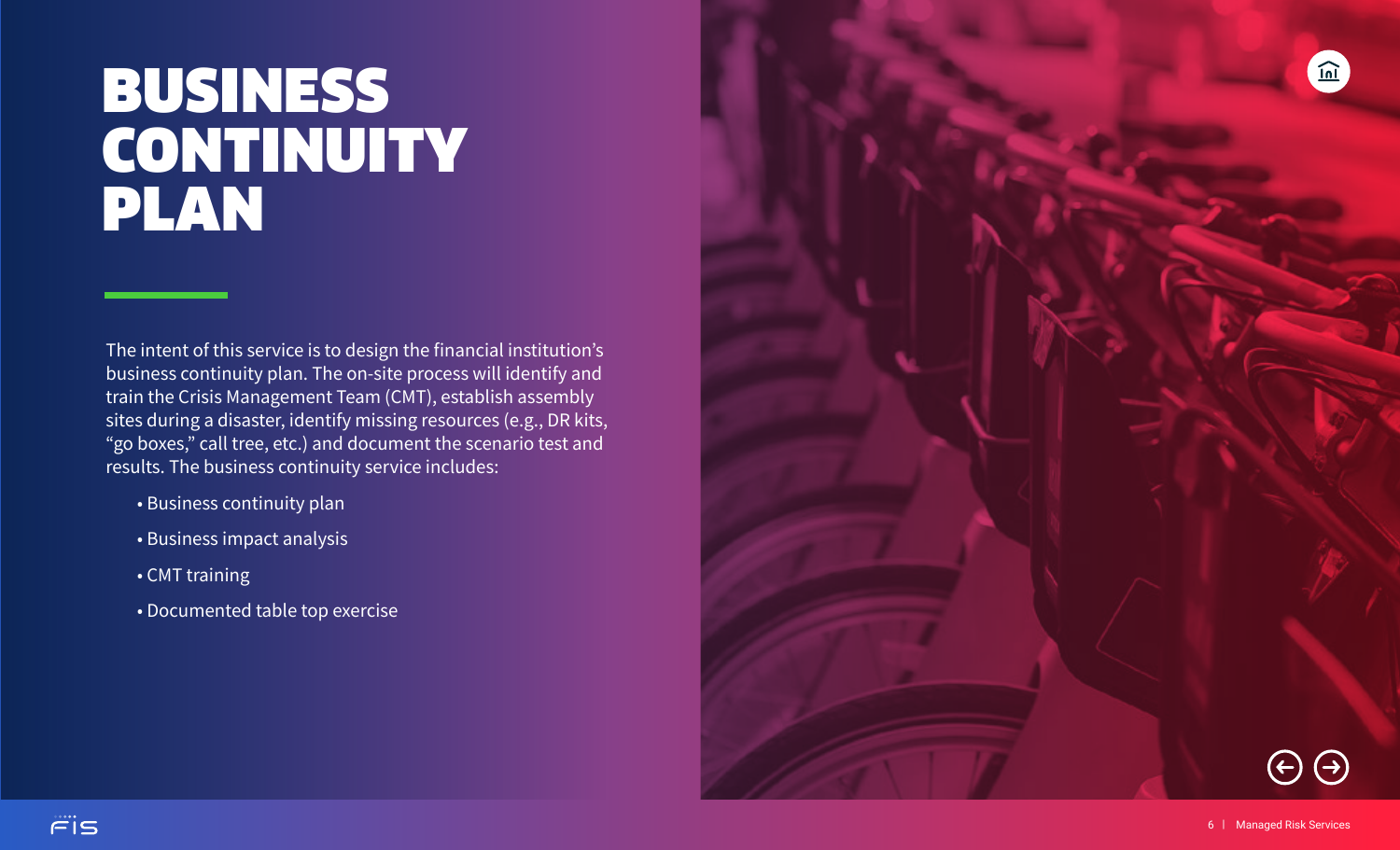# **IT DR** WALKTHROUGH

A technical, documented recovery strategy is created with guidance from FIS engineers. The walkthrough will identify and prioritize recovery efforts and document the business impact during an outage for each piece of equipment. The service includes:

- Documentation on all circuits, infrastructure and servers for business impact during outage, recovery steps and continuation steps during outage
- Network diagram
- Business impact analysis
- Basic DR testing and documentation based on customer needs (additional testing may be completed through a project scope)

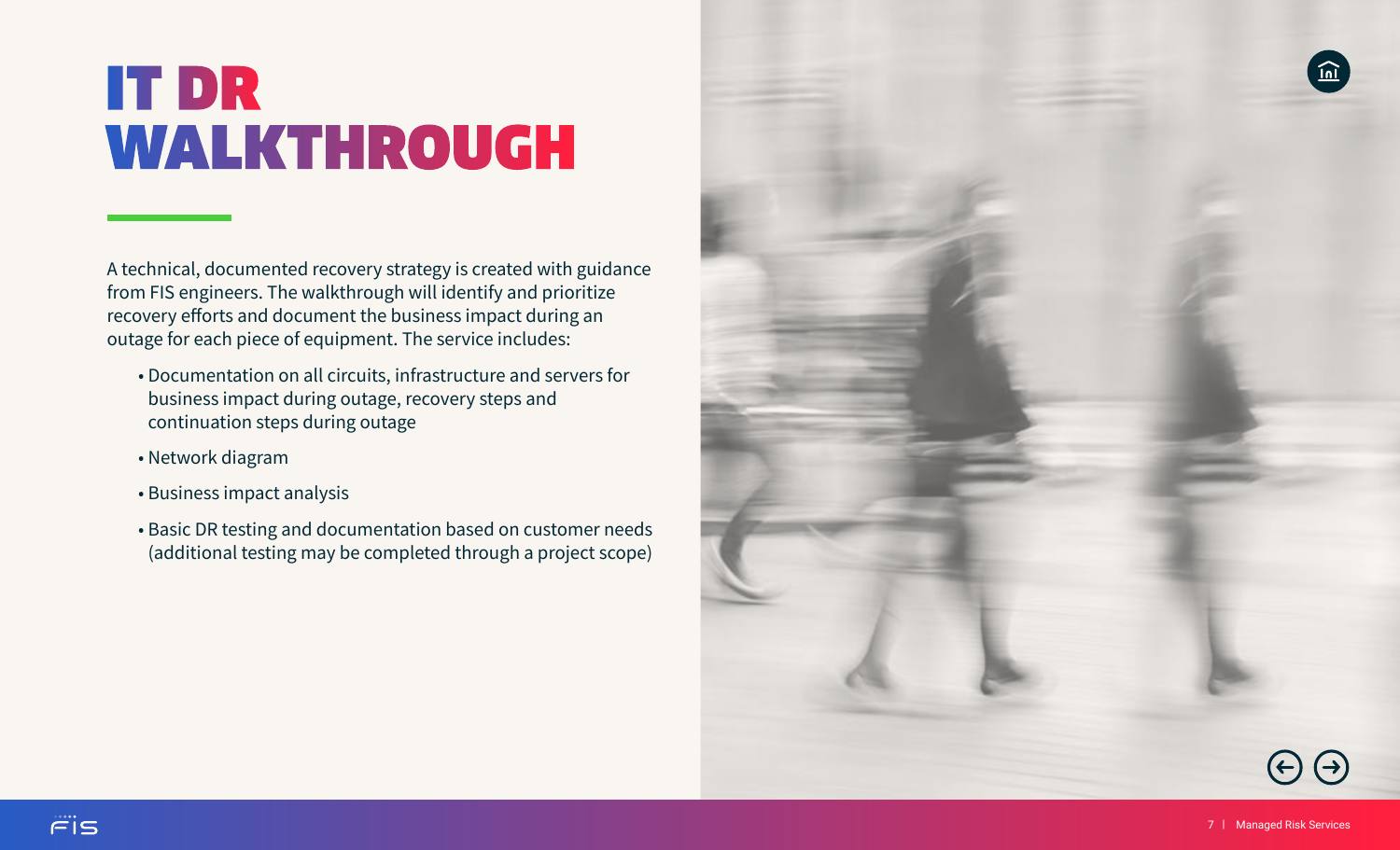# ONLINE BANKING RISK ASSESSMENT

Based on the FFIEC guidance, FIS will facilitate the process of gathering information regarding the financial institution's online banking program, evaluate transaction capability, including assigning risk ratings, and evaluate the controls that are currently in place to mitigate risk. The service includes:

- Executive summary with recommendations
- Program review
- Transaction analysis
- Risk and controls worksheet
- Policy template

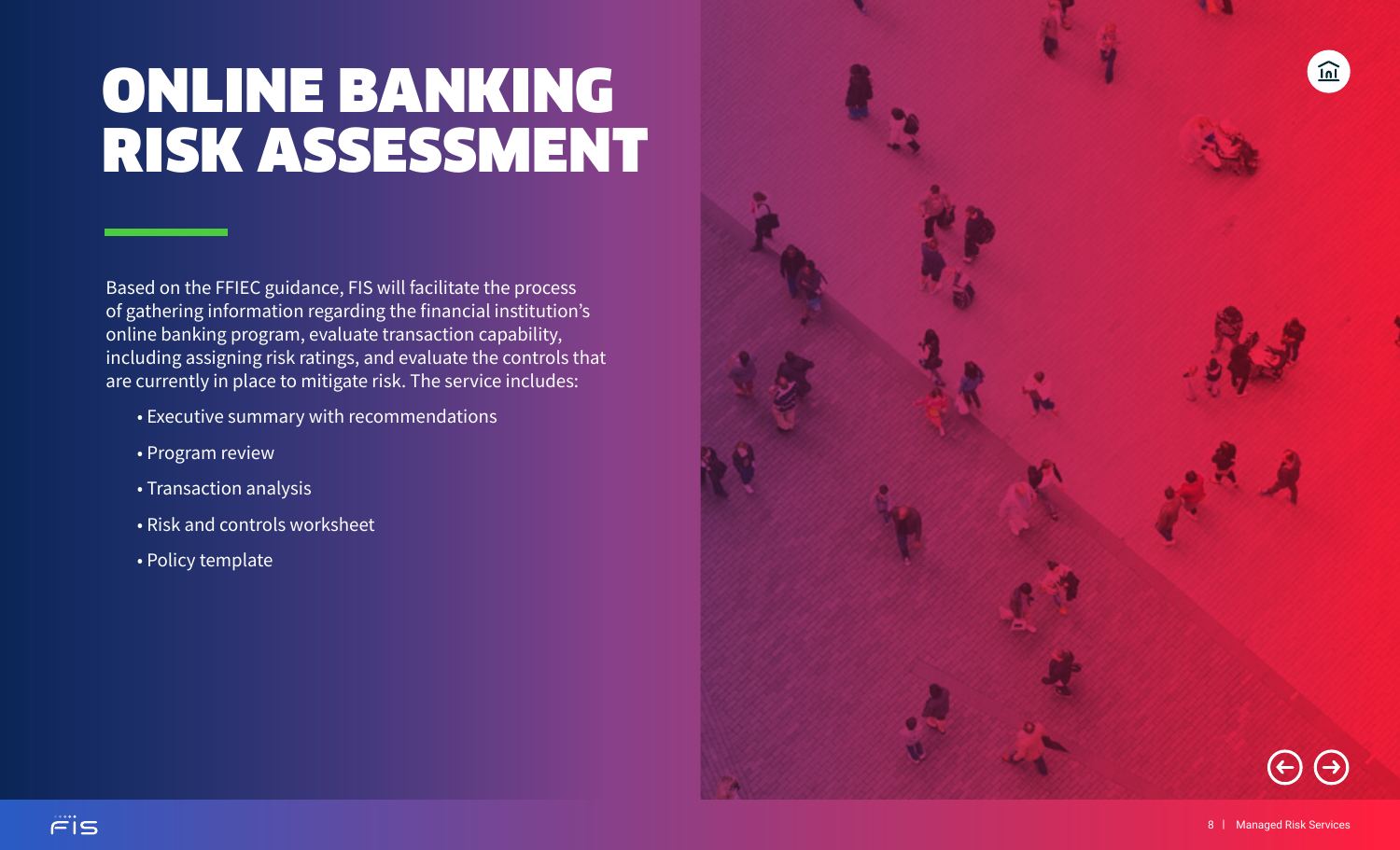### **RED FLAGS/ ID THEFT ASSESSMENT**

FIS will facilitate the process of identifying all of the financial institution's "covered" accounts and assess the associated risk of ID theft for those accounts. Further review and documentation of the financial institution's processes occurs with the purpose of identifying and detecting the 26 recommended "Red Flags." The service includes:

- Executive summary with recommendations
- Policy template
- Covered account analysis
- Documentation of the financial institution's process to detect, monitor and respond to 26 Red Flags

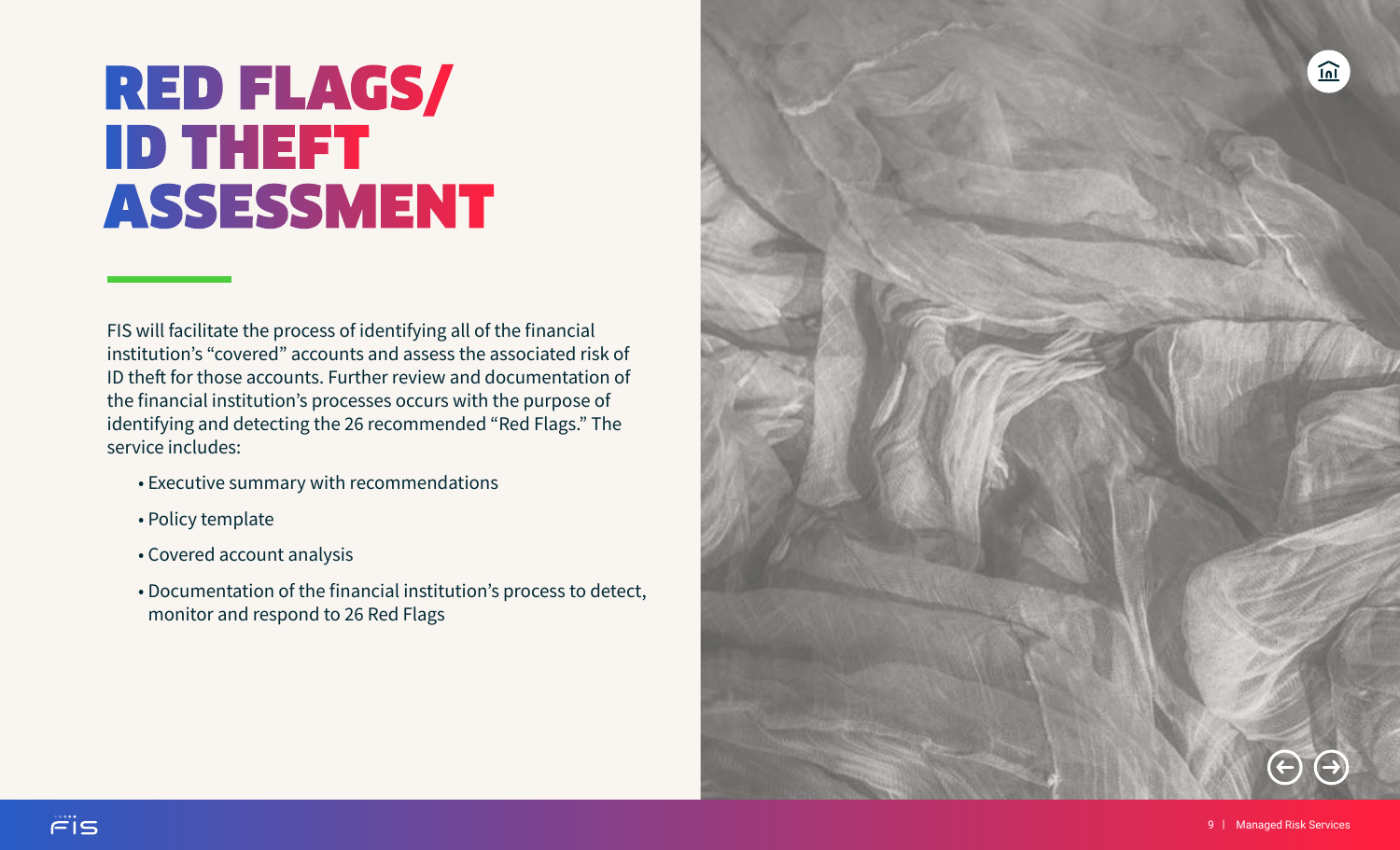#### ENTERPRISE RISK MANAGEMENT ASSESSMENT

FIS will facilitate the identification and risk rating of all business processes performed by the financial institution. The risk rating process is based on the OCC risk categories, an evaluation of likelihood of risk exposure, and the effectiveness of controls. The analysis will yield an evaluation of enterprise risk, along with departmental risk, in the form of inherent risk, control risk and residual risk. The service includes:

- Executive summary with recommendations
- ERM analysis report
- Bank summary
- Trends analysis
- Risk category analysis
- Departmental analysis
- Risk matrices
- Action items tool